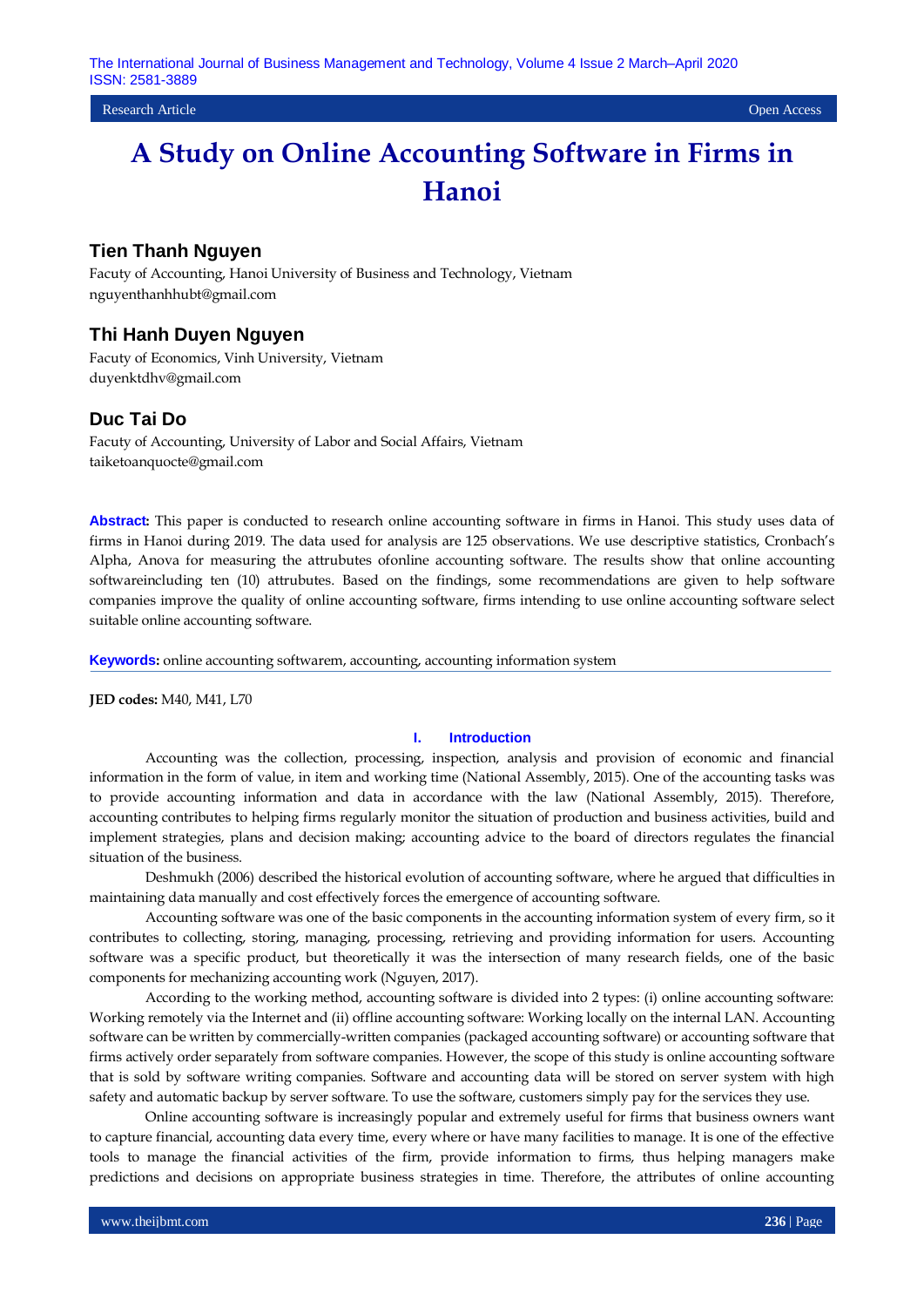software need to be evaluated, analyzed and measured to help software companies improve the quality of online accounting software, firms intending to use online accounting software select suitable online accounting software.

#### **II. Literature Review**

Accounting software was an important element of accounting information system. Accounting software was an important part of the organization of the accounting information system, related to the accounting process, recording methods and the method of providing output information (Nguyen, 2014).

From small shop to large companies accounting software has become a solution to manual system of maintaining bulk amount of paper works (Ryan, 2012).

Chong &Nizam (2018) investigated and explored the impact of Accounting Software on business performance of Malaysian firms.The study showed that several characteristics such as: efficiency, reliability, ease of use, data quality and accuracy influenced the use of AIS, thereby affecting the performance of firms.

Nguyen (2017) said that, in market in Vietnam currently, there were more than 100 accounting software products in circulation among a total of more than 100 software manufacturing enterprises. The author used qualitative research methods and quantitative research methods. The research results showed that 96% of enterprises used accounting software sold by commercial writing companies, most accounting software could be upgraded or changed at the request of firms (customers); 63.3% of enterprises using accounting software thought that the cost of accounting software was reasonable; 98.7% of enterprises using accounting software believed that accounting software complied with accounting regulations; accounting software met the requirements of corporate financial management information and accounting software was limited.

Vu (2018) asserted, accounting software was a bridge between information providers and information users; on the other hand, accounting software was also the place to collect, store, process and provide information to form an electronic enterprise through the digitization of information systems, contributing to building an electronic government and electronic society. The research results also showed that 79% of enterprises used specialized software, 76% of enterprises used information technology services.

Previous researches have shown that it is crucial for firms to use accounting software to ensure the survival and sustainability of business in the increasingly competitive environment besides enhancing their business operations competency and efficiency. In this study, the authors propose that the attributes of online accounting software to help software companies improve the quality of online accounting software, firms intending to use online accounting software select suitable online accounting software for improve the performance of business organizations.

#### **III. Methodology**

The authors have the research process for the attributes of online accounting software that having two phases following. Phase 1: We applied the expert methodology

We created a list of attributes gathered from the literature reviews as mentioned in the above studies. We discussed with 10 experts' consultation and 10 accounting lecturers to improve the scale and design of the questionnaire. The results of surveying 10 experts and 10 accounting lecturers showed that the attributes of online accounting software. Based on the above results, we built survey questionnaires for quantitative research (see table 1).

Phase 2: We send surveys to 150 businesses in Hanoi which are using online accounting software. Completed questionnaires were collected from the surveyed enterprises are 120. The research sample is consistent with that of Hair et al. (1998). All data collected from the questionnaire are coded, processed by SPSS 22.0. We tested a reliability scale with Descriptive statistics and Cronbach's Alpha coefficient.Any observational variables with a total correlation coefficient greater than 0.3 and Cronbach's Alpha coefficient greater than 0.6 would ensure reliability of the scale.

| Code             | <b>Scale</b>                                                                          | <b>Sources</b>       |
|------------------|---------------------------------------------------------------------------------------|----------------------|
| OAS1             | Online accounting software efficiency                                                 | Chong & Nizam (2018) |
| OAS <sub>2</sub> | Online accounting software reliability                                                | Chong & Nizam (2018) |
| OAS3             | Online accounting software ease of use                                                | Chong & Nizam (2018) |
| OAS4             | Online accounting software data quality                                               | Chong & Nizam (2018) |
| OAS <sub>5</sub> | Online accounting software Accuracy                                                   | Chong & Nizam (2018) |
| OAS <sub>6</sub> | Online accounting software can be upgraded or changed at the<br>request of businesses | Nguyen (2017)        |
| OAS7             | Reasonable price for online accounting software                                       | <b>Nguyen</b> (2017) |

**Table 1**: Attributes (indicators) of online accounting software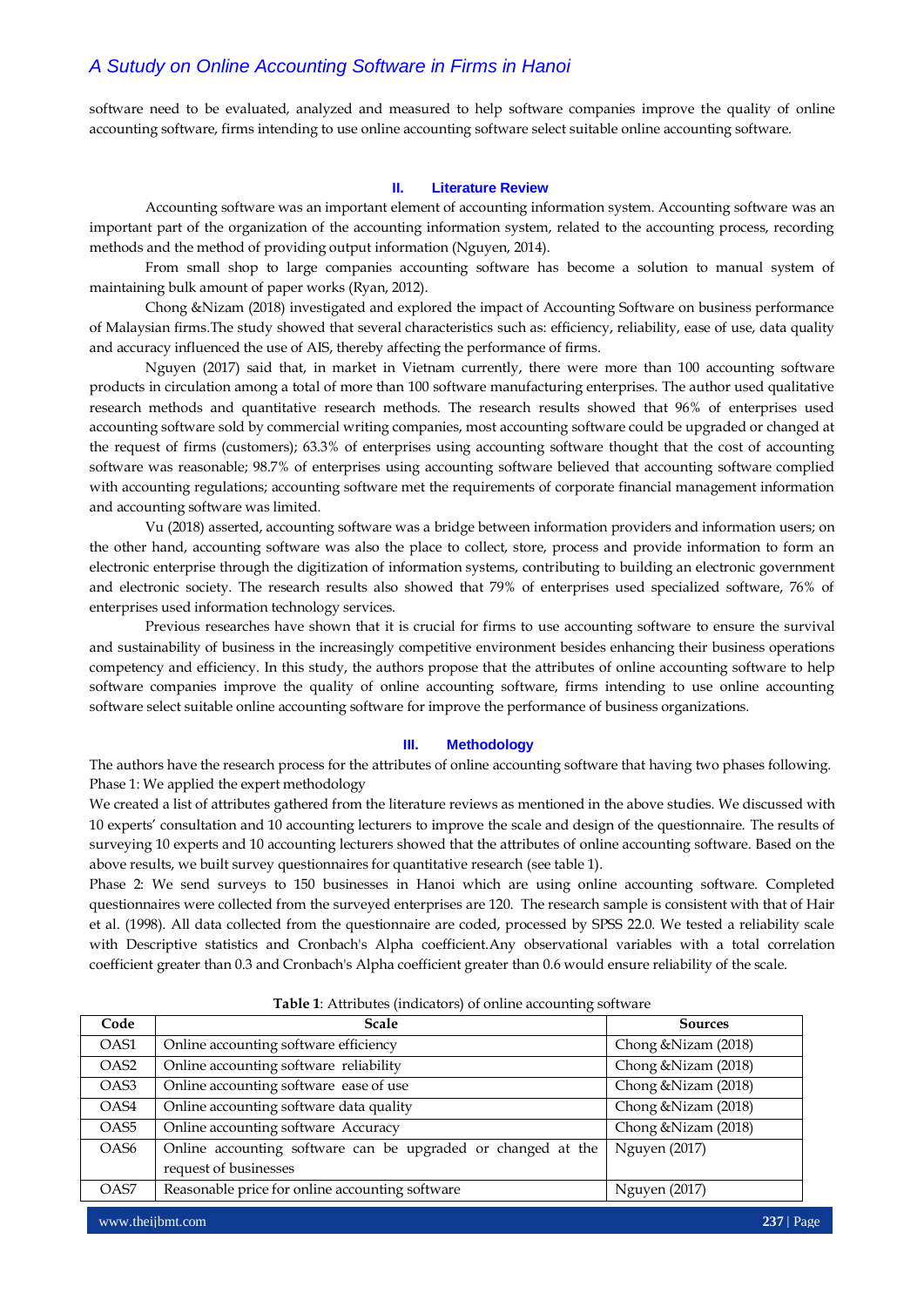| OAS8              | Online accounting software in accordance with accounting rules               | Nguyen (2017) |
|-------------------|------------------------------------------------------------------------------|---------------|
| OAS9              | Online accounting software meets the requirements of corporate Nguyen (2017) |               |
|                   | financial management information                                             |               |
| OAS <sub>10</sub> | Online accounting software was limited                                       | Nguyen (2017) |

#### **IV. Research Results**

#### *IV.1. Descriptive Statistics*

|                     |           | Cumulative |         |
|---------------------|-----------|------------|---------|
|                     | Frequency | Percent    | Percent |
| Gender              |           |            |         |
| Male                | 37        | 29.6       | 29.6    |
| Female              | 88        | 70.4       | 100.0   |
| Job description     |           |            |         |
| General accountants | 44        | 35.2       | 35.2    |
| Chief accountants   | 34        | 27.2       | 62.4    |
| Accounting staff    | 47        | 37.6       | 100.0   |
| Work experience     |           |            |         |
| Over 5 years        | 72        | 57.6       | 57.6    |
| To 5 years          | 53        | 42.4       | 100.0   |
| <b>Total</b>        | 125       | 100.0      |         |

Table 2 shows that among the 125 respondents, about 29.6% were male while the remaining 88 (70.4%) were female. Among the respondents, accounting staffs accounted for 37.6%, general accounting accounted for 35.2%, while the remaining 27.2% or 34 respondents were chief accountant. Of these, 42.4% of the participants have work experiences for 5 years or less, and over 5 years accounted for 57.6%.

**Table 3:** Descriptive analysis of attributes of online accounting software

|                  | $\mathbf N$ | Minimum | Maximum | Mean | Std. Deviation |
|------------------|-------------|---------|---------|------|----------------|
| OAS1             | 125         | 2.0     | 5.0     | 3.53 | .758           |
| OAS <sub>2</sub> | 125         | $1.0\,$ | $5.0\,$ | 3.88 | .799           |
| OAS3             | 125         | 2.0     | $5.0\,$ | 3.68 | .809           |
| OAS4             | 125         | 2.0     | 5.0     | 3.70 | .672           |
| OAS5             | 125         | 2.0     | $5.0\,$ | 4.02 | .647           |
| OAS6             | 125         | 2.0     | $5.0\,$ | 4.06 | .744           |
| OAS7             | 125         | 2.0     | $5.0\,$ | 3.97 | .792           |
| OAS8             | 125         | 2.0     | 5.0     | 3.98 | .884           |
| OAS9             | 125         | 2.0     | 5.0     | 3.94 | .801           |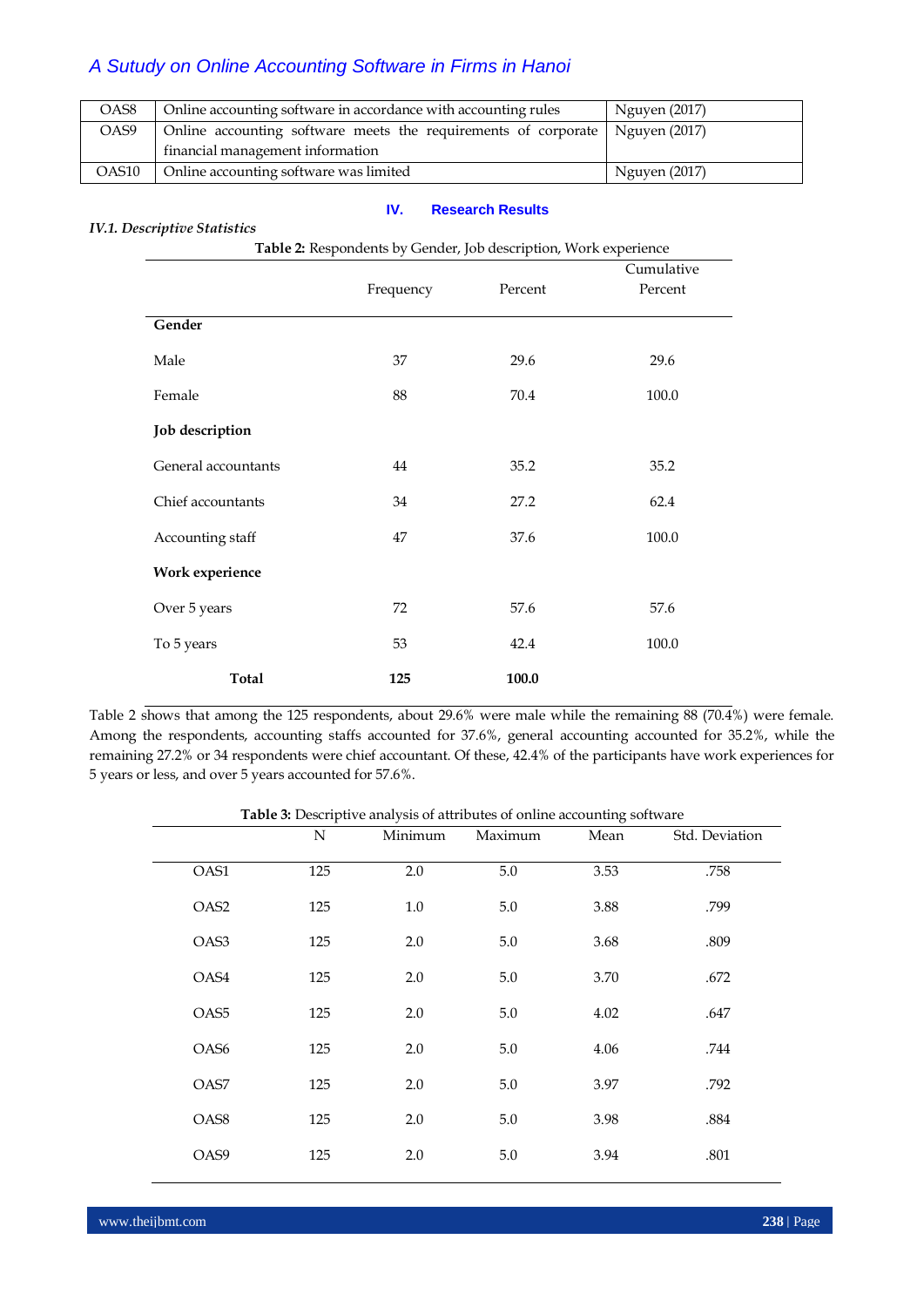| OAS10      | 125 | 2.0 | 5.0 | 3.93 | .732 |  |
|------------|-----|-----|-----|------|------|--|
|            |     |     |     |      |      |  |
|            |     |     |     |      |      |  |
| Valid N    |     |     |     |      |      |  |
|            | 125 |     |     | 3.87 |      |  |
| (listwise) |     |     |     |      |      |  |
|            |     |     |     |      |      |  |

Table 3 indicates that the respondents agree with the dependent variables of "online accounting software", where ten (10) attributes were quite high with an average of 3.87 compared with the highest of the Likert 5-point scale. All these ten (10) attributes were rated at an average of 3.53 or higher.

## *IV.2. Cronbach's Alpha*

Online accounting software has been measured by the Cronbach's Alpha. Results of testing Cronbach's alpha of attributes are presented in Table 4 below.

| Table 4: Results of Cronbach's Alpha Testing of Attributes |               |                   |                          |                  |  |  |  |  |  |
|------------------------------------------------------------|---------------|-------------------|--------------------------|------------------|--|--|--|--|--|
|                                                            | Scale Mean if | Scale Variance if | Corrected Item-          | Cronbach's Alpha |  |  |  |  |  |
|                                                            | Item Deleted  | Item Deleted      | <b>Total Correlation</b> | if Item Deleted  |  |  |  |  |  |
|                                                            |               |                   |                          |                  |  |  |  |  |  |
| Online accounting software (OAS): Cronbach's Alpha: .744   |               |                   |                          |                  |  |  |  |  |  |
|                                                            |               |                   |                          |                  |  |  |  |  |  |
| OAS1                                                       | 35.14         | 15.334            | .317                     | .736             |  |  |  |  |  |
|                                                            |               |                   |                          |                  |  |  |  |  |  |
| OAS <sub>2</sub>                                           | 34.79         | 14.908            | .363                     | .730             |  |  |  |  |  |
|                                                            |               |                   |                          |                  |  |  |  |  |  |
| OAS3                                                       | 34.99         | 15.347            | .328                     | .742             |  |  |  |  |  |
| OAS4                                                       |               | 15.983            | .321                     | .743             |  |  |  |  |  |
|                                                            | 34.97         |                   |                          |                  |  |  |  |  |  |
| OAS <sub>5</sub>                                           | 34.66         | 15.195            | .430                     | .721             |  |  |  |  |  |
|                                                            |               |                   |                          |                  |  |  |  |  |  |
| OAS6                                                       | 34.62         | 15.029            | .382                     | .726             |  |  |  |  |  |
|                                                            |               |                   |                          |                  |  |  |  |  |  |
| OAS7                                                       | 34.70         | 14.097            | .514                     | .706             |  |  |  |  |  |
|                                                            |               |                   |                          |                  |  |  |  |  |  |
| OAS8                                                       | 34.70         | 13.939            | .464                     | .714             |  |  |  |  |  |
|                                                            |               |                   |                          |                  |  |  |  |  |  |
| OAS9                                                       | 34.74         | 14.002            | .525                     | .704             |  |  |  |  |  |
|                                                            |               |                   |                          |                  |  |  |  |  |  |
| OAS10                                                      | 34.74         | 14.337            | .526                     | .706             |  |  |  |  |  |

The results also show that attributes of the dependent variables have Cronbach's Alpha coefficients that are greater than 0.6, and the correlation coefficients of all attributes are greater than 0.3. So, all the attributes of the dependent variables are statistically significant (Hoang and Chu, 2008; Hair et al, 2009).

### *IV.3. ANOVA analysis*

ANOVA test helps us perform a comparison for the results of the evaluation of online accounting software between the three subjects, including accounting staff, general accounting and chief accountant.

| <b>OAS</b> |                       |                |                |             |       |      |  |
|------------|-----------------------|----------------|----------------|-------------|-------|------|--|
|            | Levene Statistic      |                | df1            | df2         |       | Sig. |  |
| .589       |                       | 2              |                | 122         |       | .556 |  |
| <b>OAS</b> |                       |                | Table 6: Anova |             |       |      |  |
|            |                       | Sum of Squares | Df             | Mean Square | F     | Sig. |  |
|            | <b>Between Groups</b> | .547           | $\mathcal{P}$  | .273        | 1.551 | .216 |  |

#### **Table 5:** Test of Homogeneity of Variances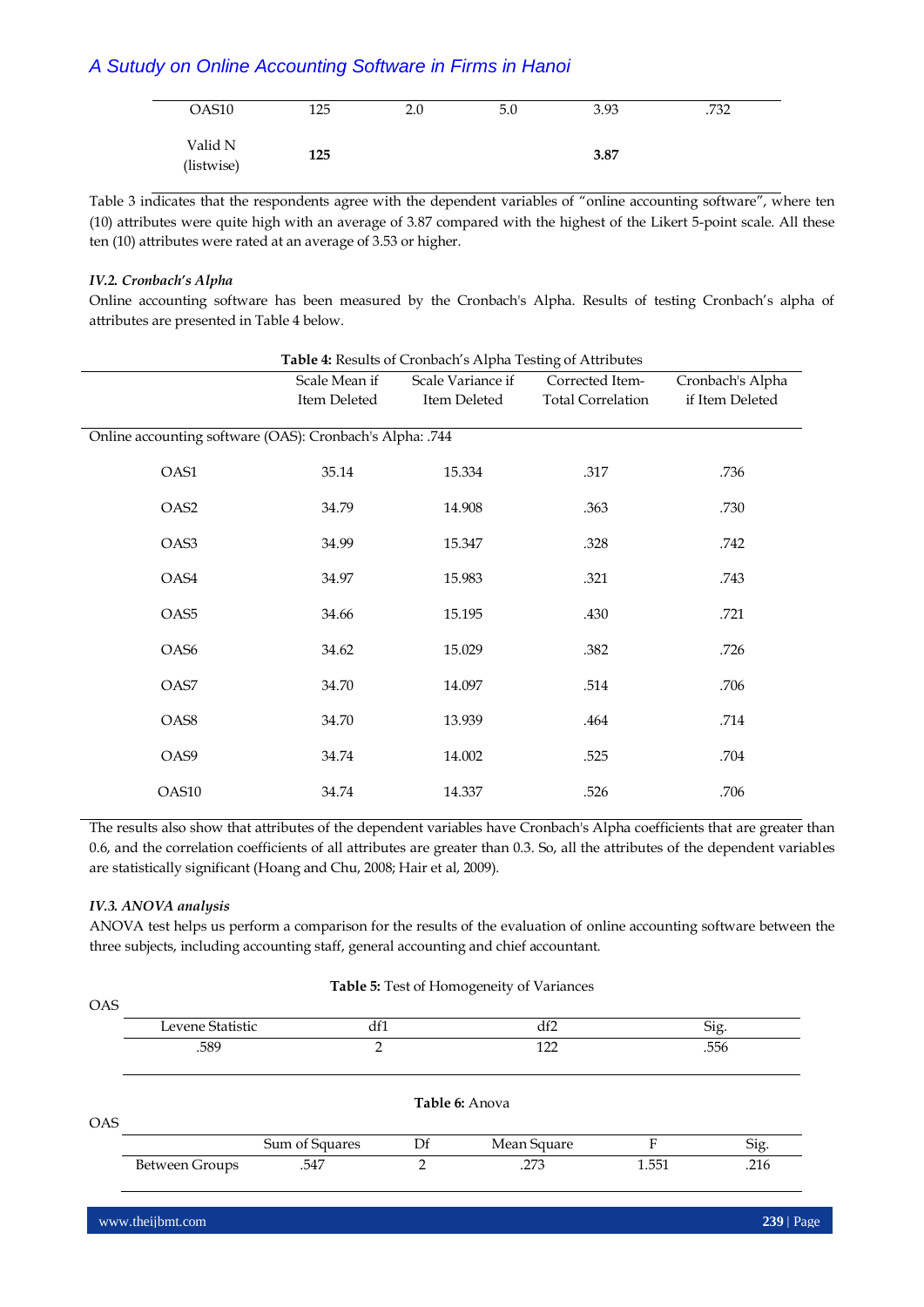| Within Groups | 21.509 | 1 າ າ<br>∸∸∸ | .176 |  |
|---------------|--------|--------------|------|--|
| Total         | 22.056 | 124          |      |  |

Table 5 & table 6 show that Sig Levene Statistic of .556 is more than .05, which means that the variance between the options of the qualitative variable above (different job description) is not different and Sig. = .216ismorethan.05, which indicates that there is not, statistically, significant difference in the level of online accounting software between the mentioned three groups of job description (Hoang and Chu, 2008; Hair et al. 2009).

#### **V. Discussion and administrative implications**

#### *V.1. Online accounting software efficiency*

The results of Nguyen (2014) showed that the benefits of accounting software to the accounting information system included: Providing quick information, supporting decision-making processes and effective planning; saving time and cost; being convenient in data controlling and minimizing errors. Accounting software has had positive impacts on accounting information systems in Vietnam's service enterprises, providing quicker and more timely information for planning and controlling as well as making management decisions in enterprises (Nguyen, 2014).

Abu-Musa (2004) asserted, accountants admit that uses of accounting software has freed them from manual recording and presentation of transactions and it subsequently reduces time and cost. Accounting software improved the quantity and quality of management information, use of accounting software has increased overall operational effectiveness (Carlton, 1999; Fisher & Fisher, 2001).Accounting software packages increase overall operational effectiveness by improving both the quantity and quality of management information available (Fisher and Fisher, 2001; and Abu-Musa, 2004).

#### *V.2. Online accounting software reliability*

Although accounting software provide many benefits, inherent computer security issues are not often addressed by management as many organizations do not realize the importance of computer security until some unauthorized modification to a payroll file, or some other events, occur (West &Zoladz, 1993). Nowadays, financial organizations are searching for accounting software as by using accounting software organizations can achieve maximum throughput with minimum resources because accounting software can accelerate business operations with great performance (Shields, 2011).

Warranty and maintenance were quick and prompt: Normally, software writers and software transfer staff are Vietnamese and in Vietnam, so the geographical distance did not create large costs for warranty and maintenance (Nguyen, 2017).

Online accounting software was especially useful for firms with many branches, offices and facilities. All financial and accounting data of branches, offices, facilities would be stored centrally, helping the synthesis of reports quickly and accurately. As a result, firm managers would also be able to grasp the financial and accounting situation of the entire company immediately, thereby making timely policies (Dau, 2019).

#### *V.3.Online accounting software ease of use*

Gurton (2001) argued that power and ease of use are no longer the only criteria for selecting an accounting system. Ease of use is still important but compatibility has increased in importance, too. Goldberg (2010) revealed in his study that uses of accounting software over the paper ledger results in benefits for the organization such as ease of use, backup, ready information, secure storage, and replication of records.

Domestic-made accounting software was usually built in Vietnam and had manuals, which have created favorable conditions for the exploitation and use of accountants (Nguyen, 2017).

One of the benefits of online accounting software was that it could connect with other software such as sales software, personnel, etc. and especially electronic invoices. Connecting with other software would help firms easily receive information, save costs, save time effectively (Dau, 2019).

#### *V.4.Online accounting software data quality*

Online accounting software effectively managed assets, such as cash, warehouse and debt management: Instead of having to review from the beginning when something went wrong, online accounting software automatically checked, detected differences between cashier's cash book and cashier's book; users could also look up cash balances, bank account balances at any time. Besides, the software also helped to track the situation of import and export, easily managed goods according to barcodes, batch numbers, categories, etc. Moreover, accountants could use online accounting software to record debt statistics, debt status for effective debt recovery planning (Dau, 2019).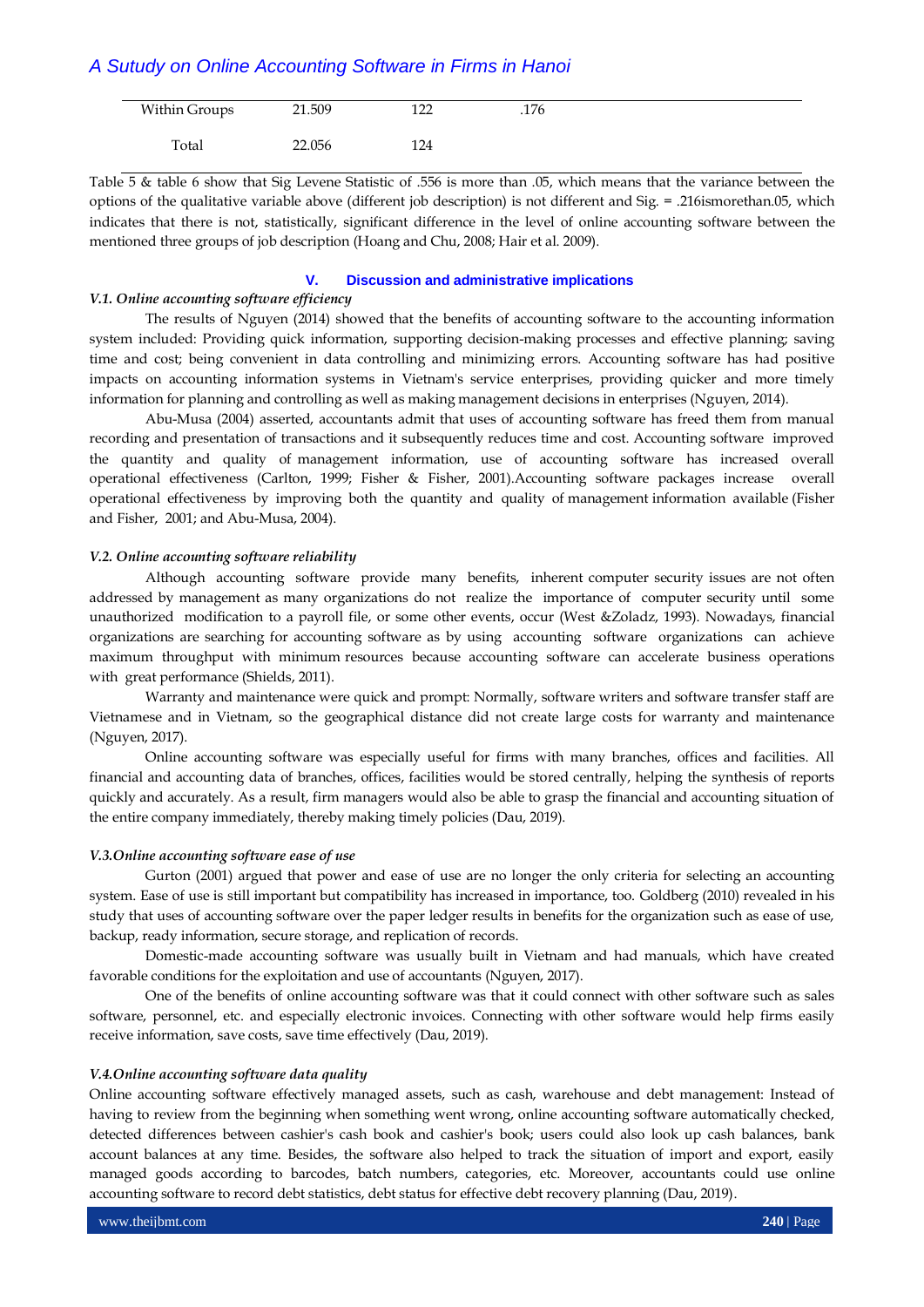When firms do not have or have little experience in investing in infrastructure to manage data, the choice of online accounting software will be the simple and safe option. Firms need to choose reputable online accounting software providers through achieving a number of international certifications such as ISO/IEC 27000 certification of information security management system; international STAR certificate for information security issued by BSI and CSA; CMMi Level 3 certificate assessing the maturity of the global valuable software production process developed and certified by SEI, etc.

#### *V.5.Online accountingsoftwareaccuracy*

Deshmukh& Romine (2002) explored that business' accounting software can provide real-time support for the creation of web-based storefronts and electronic data interchange. Real-time connectivity with the accounting system can enhance forecasting, scheduling, manufacturing, and procurement functions. Changes to inventory or pricing can be made instantaneously. The back-end systems can check and approve credit for new customers, or support an online service that does so.

When accounting branches enter data into online accounting software, the software will automatically sync on the system, the head does not need to re-enter data and the board of directors only need to click on the computer or click on the phone so that they can see. Thus, it contributes to helping the board of directors to capture financial - accounting data anytime, anywhere; helping the management board manage many branches of the firm at the same time and firms can expand operations, increase the number of offices and branches everywhere.

#### *V.6.Online accounting software can be upgraded or changed at the request of firms*

Jones (2002) stated that as computers became more robust and integrated databases are more standardized, accounting software developers are now adding more functions-including cost accounting, manufacturing resource planning, customer resource management, human resources, and payroll.

#### *V.7. Online accounting software meets the requirements of corporate financial management information*

Accounting software which has become an invaluable resource for modern business can be defined as computer programs that allow detail tracking of financial transactions and provide instant report and analysis of a firm (Wikipedia,2007; Investopedia, 2013).

With online accounting software, accounting, management and firm managers could use anytime, anywhere, on any Internet-connected devices such as desktops, laptops, tablets, phones, even Internet TV. This would help accountants and firm managers to easily monitor the company's financial activities to devise an appropriate strategy despite frequent relocation (Dau, 2019).

#### *V.8. Reasonable price for online accounting software*

Henry (1997) mentioned that, the steady decline in the price of information technology and the increasing availability of off the shelf accounting software have led more and more businesses of any size to automate all or part of their accounting functions. Basile et al. (2002) explored most business owners in USA know little about the accounting software packages available and have only rudimentary ideas about how to evaluate the alternatives. Many owners rely on advice from retail store clerks, recommendations from resellers, or national marketing campaigns as the primary basis for their selections.

Online accounting software was specifically designed to be used via an Internet browser, instead of being installed on computers within the company. This new deployment model helped reduce initial IT investment costs such as hardware devices (server systems). The application firm also did not have to maintain information technology personnel to maintain and backup data because the provider would take care of this work. Thus, the initial investment costs would be converted into small subscription fees paid monthly, annually (Dau, 2019).

Domestic accounting software was relatively cheap, under 10 million VND, such as, Misa, AC soft, Vinet, etc. or over 10 million VND, such as, AccNet, Effect, Fast, etc.(Nguyen, 2017). Firms using online accounting software, especially pre-packaged accounting software, will not have to spend money on this server and security because the provider will have to ensure and commit with users.

#### *V.9. Online accounting software in accordance with accounting rules*

The accounting system was built into the software complying with the current accounting standards and regime of Vietnam. The regular changes of the Ministry of Finance on Vietnam's accounting standards and the Vietnamese accounting regime were updated quickly (Nguyen, 2017).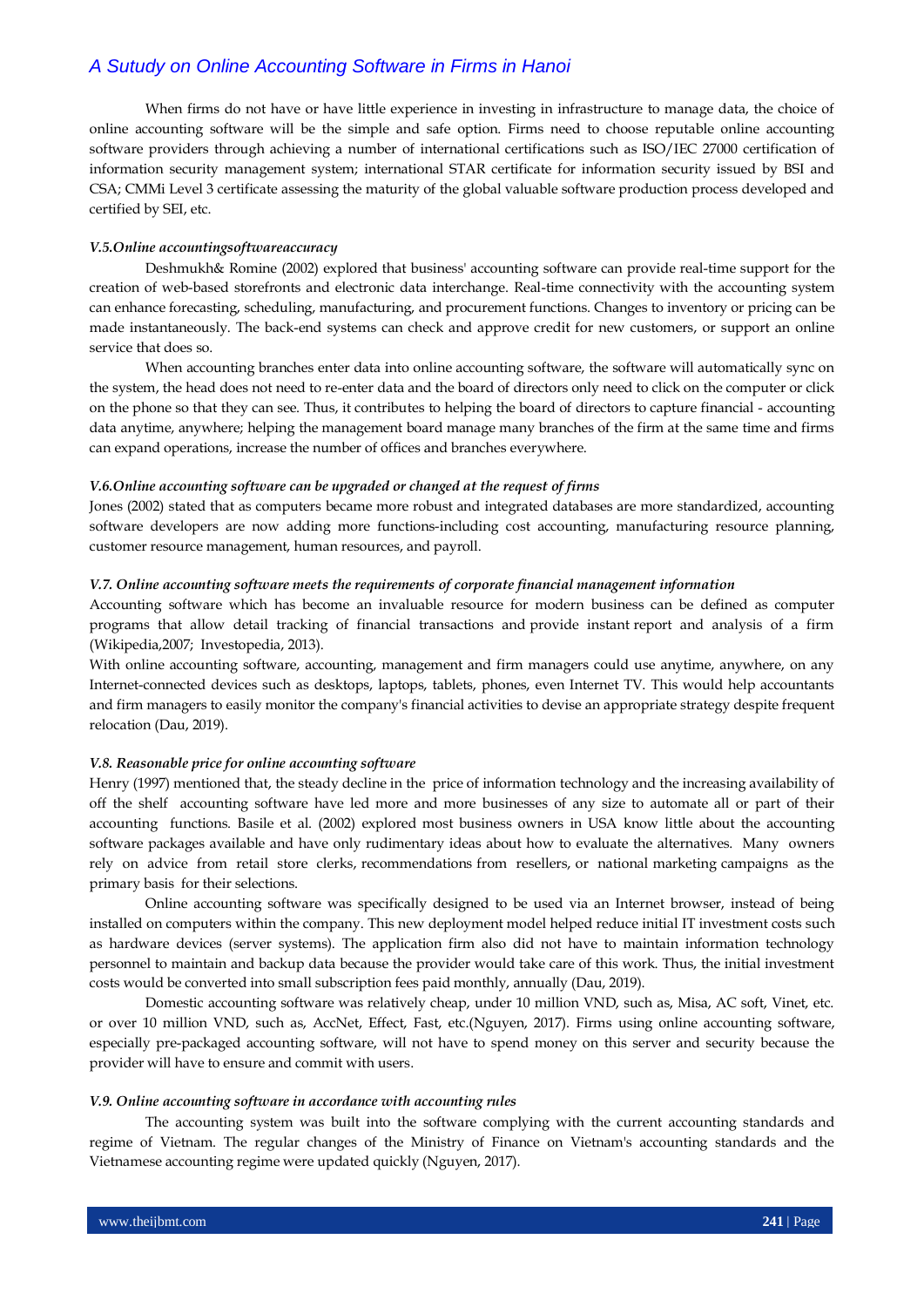Online accounting software allowed users to prepare tax returns and reports online by connecting directly with the State's online tax declaration software. With this utility, accountants did not spend time and effort making tax reports, avoiding the situation of filing overdue reports. In addition, this utility also helped businesses reduce time, costs and manpower when filing a tax on (Dau, 2019).

#### *V.10. Online accounting software was limited*

Mattingly (2001) stated that choosing the right accounting software is becoming more difficult as the software market becomes increasingly fragmented. In many cases, more product information makes decision-making more difficult rather than less. Programming stages of accounting software, such as, analysts, programmers, testers, project managers, etc. were often not clearly assigned. Software also had errors and system errors (Nguyen, 2017).

#### **VI. Conclusion**

Online accounting software is becoming trendy thanks to its attractive features, convenience and ease of use. Online accounting software is an accounting software program with the ability to connect in a very flexible way, capable of exchanging and exploiting information from anywhere via internet connection. With the advanced features and benefits that it brings, online accounting software will be the necessary solution to help firms manage their finance effectively, thereby improving the business efficiency of the firm.

#### **References**

- [1]. Abu-Musa, A. A. (2004). The Criteria for Selecting Accounting Software: A Theoretical Framework, *proceedings of the2nd Conference on Administration Sciences: Meeting the Challenges of the globalization age*, King Fahd University of Petroleum and Minerals, Saudi Arabia, 19-21 April.
- [2]. Basile, A., Louis, P., & Randy, J. ( 2002). Leading High End Accounting Software.*The CPA Journal*, *72* (5), 26-33.
- [3]. Carlton, C. J. (1999). How to Select the Right Accounting Software. *Journal of Accountancy*, *188(*3), 61-69.
- [4]. Chong, Y., &Nizam, I. (2018). The impact of accounting software on business performance.*International Journal of Information System*, 6(1), 1-25.
- [5]. Dau, T. K. L. (2019). What is online accounting software? Is it really necessary for the firm?Retrieved October 3, 2019, from https://www.ketoan.vn/3606/phan-mem-ke-toan-online-la-gi.
- [6]. Deshmukh, A., & Romine, J. (2002). Accounting Software and E-Business.*The CPA Journal*, *72*(11), 52-53.
- [7]. Deshmukh, A. (2006). The Evolution of Accounting Software,Idea Group Inc., USA.
- [8]. Fisher, D. M., & Fisher, S. A. (2001). For rent: Are you considering an ASP for your accounting functions? *The National Public Accountant*, *46*(6), 16-18.
- [9]. Goldberg, M. (2010). The Benefits of Using Intuit QuickBooks Over paper Ledger. From http://wwww.financialnewsline.com/Finance/the-benefits-of-using-intuit-quickbooks-over paper-ledger (Retrieved November 10, 2013).
- [10]. Gurton, A. (2001). Spoiled for choice.*Accountancy*, *127*, (1289), 64-65.
- [11]. Hair, J.F., Joseph, F.Jr., Anderson, Rolph E., Tatham, Ronald L. and Black, Wiliam C., (1998). *Multivariate data analysis.*5th edition, Prentice Hall, Upper Saddle River, NJ.
- [12]. Hair, J. F., Black, W. C., Babin, B. J., & Anderson, R. E. (2009). *Multivariate Data Analysis (7th ed.).* Upper Saddle River, NJ: Prentice Hall International.
- [13]. Henry, L. (1997). A Study of the Nature and Security of Accounting Information Systems: The Case of Hampton Roads, Virginia. *The Mid-Atlantic Journal of Business*, *33*, (63), 171-189.